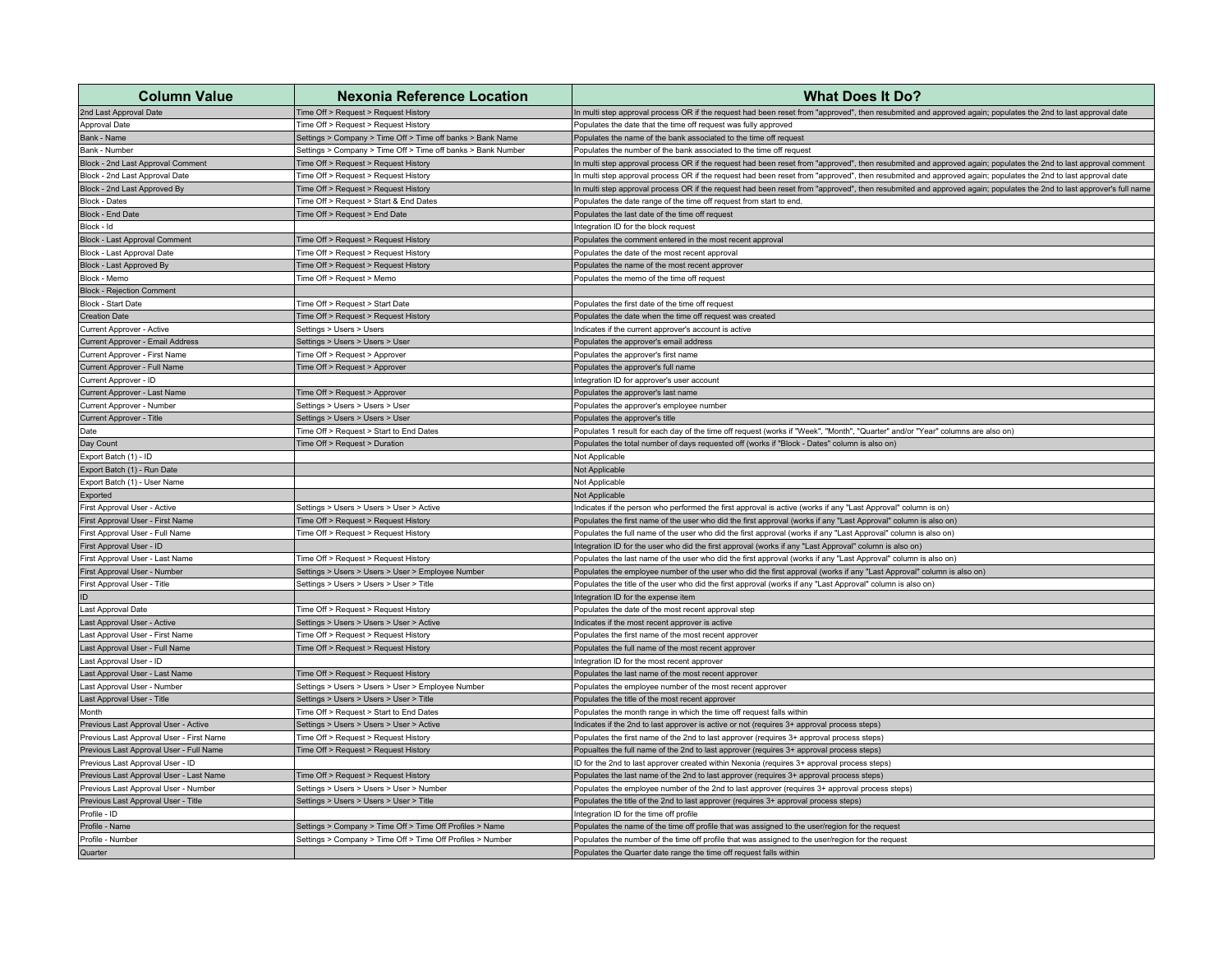| Rejection Date                                                    | Time Off > Request > Request History                                                                                               | Populates the date of the time off request rejection                                                                                                                                                                                   |
|-------------------------------------------------------------------|------------------------------------------------------------------------------------------------------------------------------------|----------------------------------------------------------------------------------------------------------------------------------------------------------------------------------------------------------------------------------------|
| Rejection User - Active                                           | Settings > Users > Users > User > Active                                                                                           | Indicates if the user who rejected the time off request is an active user in Nexonia                                                                                                                                                   |
| Rejection User - First Name                                       | Time Off > Request > Request History                                                                                               | Populates the first name of the user who rejected the time off request                                                                                                                                                                 |
| Rejection User - Full Name                                        | Time Off > Request > Request History                                                                                               | Populates the first and last name of the user who rejected the time off request                                                                                                                                                        |
| Rejection User - ID                                               |                                                                                                                                    | ID for the user who rejected the time off request created within Nexonia                                                                                                                                                               |
| Rejection User - Last Name                                        | Time Off > Request > Request History                                                                                               | Populates the last name of the user who rejected the time off request                                                                                                                                                                  |
| Rejection User - Number                                           | Settings > Users > Users > User > Number                                                                                           | Populates the employee number of the user who rejected the time off request                                                                                                                                                            |
| Rejection User - Title                                            | Settings > Users > Users > User > Title                                                                                            | Populates the employee title of the user who rejected the time off request                                                                                                                                                             |
| Role - Daily Billable Quota                                       |                                                                                                                                    | Not Applicable                                                                                                                                                                                                                         |
| Role - Daily Total Quota                                          | Settings > Users > Roles > Role > Quotas & Lockouts > Daily Time Quota                                                             | Populates what the daily time quota is for the role                                                                                                                                                                                    |
| Role - ID                                                         |                                                                                                                                    | ID for the role created within Nexonia                                                                                                                                                                                                 |
| Role - Monthly Billable Quota                                     |                                                                                                                                    | Not Applicable                                                                                                                                                                                                                         |
| Role - Monthly Total Quota                                        | Settings > Users > Roles > Role > Quotas & Lockouts > Monthly Time Quota                                                           | Populates what the monthly time quota is for the role                                                                                                                                                                                  |
| Role - Name                                                       | Settings > Users > Roles > Role > General > Role Name                                                                              | Populates the name of the role the employee belongs to                                                                                                                                                                                 |
| Role - Quarterly Quota Billable                                   |                                                                                                                                    | Not Applicable                                                                                                                                                                                                                         |
| Role - Quarterly Quota Total                                      | Settings > Users > Roles > Role > Quotas & Lockouts > Quarterly Time Quota Populates what the quarterly time quota is for the role |                                                                                                                                                                                                                                        |
| Role - Weekly Billable Quota                                      |                                                                                                                                    | Not Applicable                                                                                                                                                                                                                         |
| Role - Weekly Total Quota                                         | Settings > Users > Roles > Role > Quotas & Lockouts > Weekly Time Quota                                                            | Populates what the weekly time quota is for the role                                                                                                                                                                                   |
| Role - Yearly Billable Quota                                      |                                                                                                                                    | Not Applicable                                                                                                                                                                                                                         |
| Role - Yearly Total Quota                                         | Settings > Users > Roles > Role > Quotas & Lockouts > Annual Time Quota                                                            | Populates what the annual time quota is for the role                                                                                                                                                                                   |
| Second Approval Date                                              | Time Off > Request > Request History                                                                                               | Populates the date of the second approval performed (works if any "Last Approval" column is also on)                                                                                                                                   |
| Second Approval User - Active                                     | Settings > Users > Users > User > Active                                                                                           | Indicates if the person who performed the second approval is active (works if any "Last Approval" column is on)                                                                                                                        |
| Second Approval User - First Name                                 | Time Off > Request > Request History                                                                                               | Populates the first name of the user who did the second approval (works if any "Last Approval" column is also on)                                                                                                                      |
| Second Approval User - Full Name                                  | Time Off > Request > Request History                                                                                               | Populates the full name of the user who did the second approval (works if any "Last Approval" column is also on)                                                                                                                       |
|                                                                   |                                                                                                                                    |                                                                                                                                                                                                                                        |
| Second Approval User - ID                                         |                                                                                                                                    | ID for the user who did the second approval (works if any "Last Approval" column is also on) created within Nexonia                                                                                                                    |
| Second Approval User - Last Name<br>Second Approval User - Number | Time Off > Request > Request History<br>Settings > Users > Users > User > Employee Number                                          | Populates the last name of the user who did the second approval (works if any "Last Approval" column is also on)                                                                                                                       |
| Second Approval User - Title                                      | Settings > Users > Users > User > Title                                                                                            | Populates the employee number of the user who did the second approval (works if any "Last Approval" column is also on)<br>Populates the title of the user who did the second approval (works if any "Last Approval" column is also on) |
| Status                                                            |                                                                                                                                    |                                                                                                                                                                                                                                        |
| Submission Date                                                   | Time Off > Request > Hover Over To Read Status<br>Time Off > Request > Request History                                             | Indicates where in the approval process the time off request is                                                                                                                                                                        |
|                                                                   |                                                                                                                                    | Populates the date the time off request was submitted (only for submitted/approved items)                                                                                                                                              |
| Time Off Hours                                                    | Time Off > Request > Duration                                                                                                      | Populates the total number of hours requested off (works if "Block - Dates" column is also on)                                                                                                                                         |
| Type - ID                                                         |                                                                                                                                    | ID for the time off type                                                                                                                                                                                                               |
| Type - Name                                                       | Settings > Company > Time Off > Time Off Profiles > Profile > Name                                                                 | Populates the name of the time off type                                                                                                                                                                                                |
| Type - Number                                                     | Settings > Company > Time Off > Time Off Profiles > Profile > Number                                                               | Populates the number for the time off type                                                                                                                                                                                             |
| User - Active                                                     | Settings > Users > Users > User > Active                                                                                           | Indicates if the user who the expense belongs to is active or not                                                                                                                                                                      |
| User - Email Address                                              | Settings > Users > Users > User > Email Address                                                                                    | Populates the user email address                                                                                                                                                                                                       |
| User - First Name                                                 | Settings > Users > Users > User > First Name                                                                                       | Popualtes the user first name                                                                                                                                                                                                          |
| User - Full Name                                                  | Settings > Users > Users > User > First & Last Name                                                                                | Populates the user full name                                                                                                                                                                                                           |
| User - Hourly Cost                                                | Settings > Users > Roles > Role > General > Hourly Cost                                                                            | Populates the cost for the user (displays in the currency set for the report)                                                                                                                                                          |
| User - ID                                                         |                                                                                                                                    | ID for the user created within Nexonia                                                                                                                                                                                                 |
| User - Integration ID                                             |                                                                                                                                    | Integration ID for the user                                                                                                                                                                                                            |
| User - Last Login                                                 | Settings > Users > Users > User (Row) > Last Login                                                                                 | Populates the date of the last login for the user                                                                                                                                                                                      |
| User - Last Name                                                  | Settings > Users > Users > User > Last Name                                                                                        | Populates the user last name                                                                                                                                                                                                           |
| User - New Hourly Cost                                            |                                                                                                                                    |                                                                                                                                                                                                                                        |
| User - Number                                                     | Settings > Users > Users > User > Employee Number                                                                                  | Populates the employee number for the user                                                                                                                                                                                             |
| User - Title                                                      | Settings > Users > Users > User > Title                                                                                            | Populates the title for the user                                                                                                                                                                                                       |
| User Bank - Booked Balance                                        |                                                                                                                                    | Populates the number of days in the booked status                                                                                                                                                                                      |
| User Bank - Initial Balance                                       |                                                                                                                                    | Populates the number of days first loaded to the user's account                                                                                                                                                                        |
| User Bank - Last Accrued Amount                                   |                                                                                                                                    | Populates the value of the most recent accrual                                                                                                                                                                                         |
| User Bank - Last Accrued Date                                     |                                                                                                                                    | Populates the date of the most recent accrual                                                                                                                                                                                          |
| User Bank - Remaining Balance (Current)                           |                                                                                                                                    | Populates the number of days remaining in the bank                                                                                                                                                                                     |
| User Bank - Total Accrued in Reporting Period                     |                                                                                                                                    | Populates the total number of days accrued and added during the reporting period                                                                                                                                                       |
| User Bank - Total Balance                                         |                                                                                                                                    | Populates the total number of days available in the bank                                                                                                                                                                               |
| User Bank - Used Balance                                          |                                                                                                                                    | Populates the number of days in the used status                                                                                                                                                                                        |
| User Manager - Active                                             | Settings > Users > Users > User > Active                                                                                           | Indicates if the user's manager is active or not                                                                                                                                                                                       |
| User Manager - First Name                                         | Settings > Users > Users > User > First Name                                                                                       | Populates the user's manager's first name                                                                                                                                                                                              |
| User Manager - Full Name                                          | Settings > Users > Users > User > First & Last Name                                                                                | Populates the user's manager's full name                                                                                                                                                                                               |
| User Manager - ID                                                 |                                                                                                                                    | ID for the user's manager created within Nexonia                                                                                                                                                                                       |
| User Manager - Last Name                                          | Settings > Users > Users > User > Last Name                                                                                        | Populates the user's manager's last name                                                                                                                                                                                               |
| User Manager - Number                                             | Settings > Users > Users > User > Employee Number                                                                                  | Populates the user's manager's employee number                                                                                                                                                                                         |
| User Manager - Title                                              | Settings > Users > Users > User > Title                                                                                            | Populates the user's manager's title                                                                                                                                                                                                   |